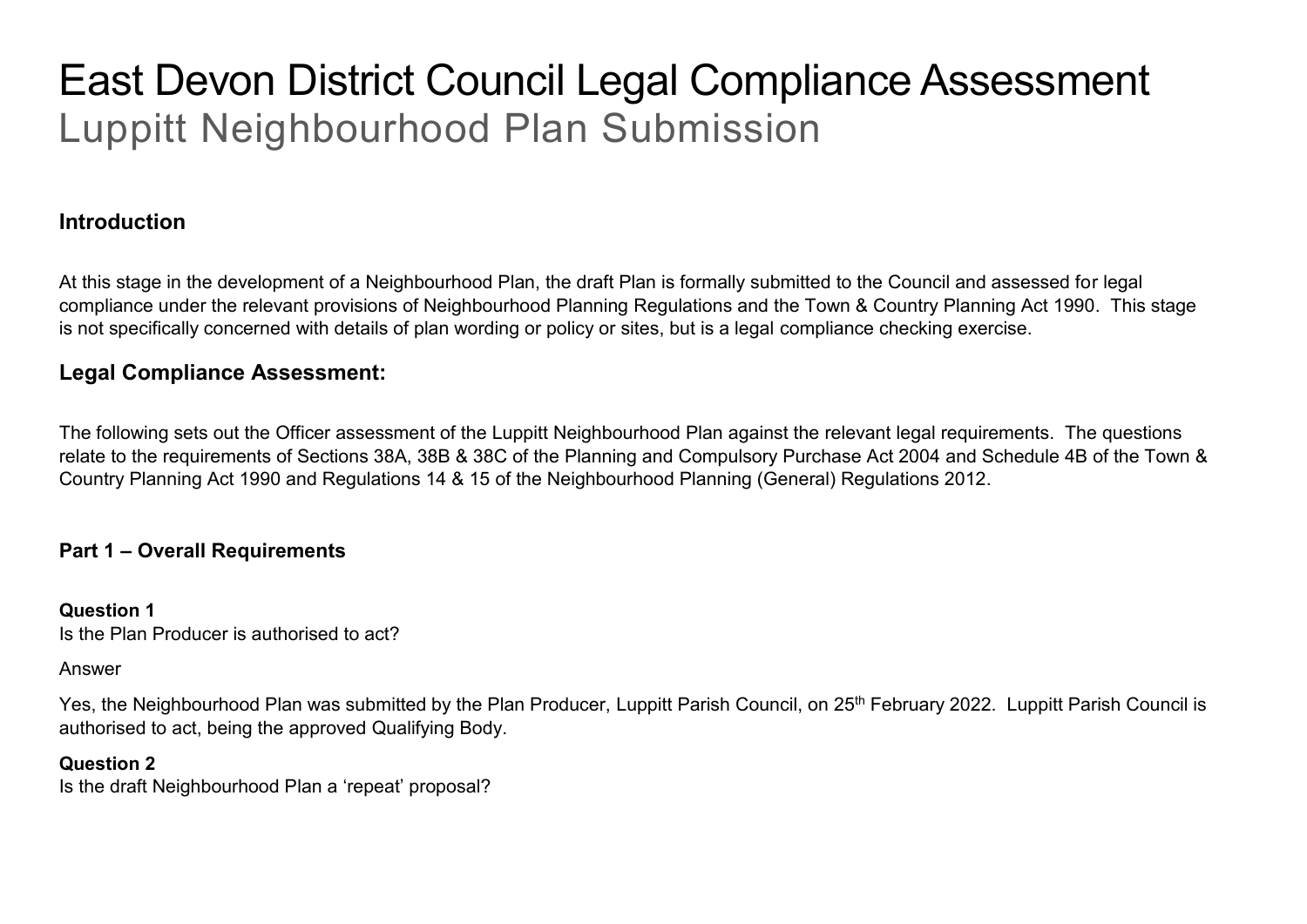#### Answer

No, this is the first and only Neighbourhood Plan submitted for this Neighbourhood Area.

## **Question 3**

Is there another Neighbourhood Plan in place in respect of the designated Neighbourhood Area?

# Answer

No, there is not another Neighbourhood Plan already in place in respect of the Neighbourhood Area, which is the whole of the parish of Luppitt.

### **Question 4**

Have the Neighbourhood Plan Regulations been complied with, including the minimum 6 week pre-submission (Regulation 14) Consultation?

### Answer

Yes. The necessary steps have been followed and the Neighbourhood Plan was appropriately advertised for at least 6 weeks in accordance with Regulation 14 (as set out in the consultation statement). In total, the consultation ran for 7 weeks in April / May 2021. A range of digital and non-digital methods of communication were used to raise awareness of the consultation to those who live, work and carry out business in the parish.

# **Part 2 - The submitted Draft Plan**

# **Question 1**

A map or statement is included identifying the area to which the plan relates?

### Answer

Yes, the submission includes a map and a statement identifying the area to which it relates (the whole of the parish of Luppitt) within the Neighbourhood Plan itself (at plan page 9).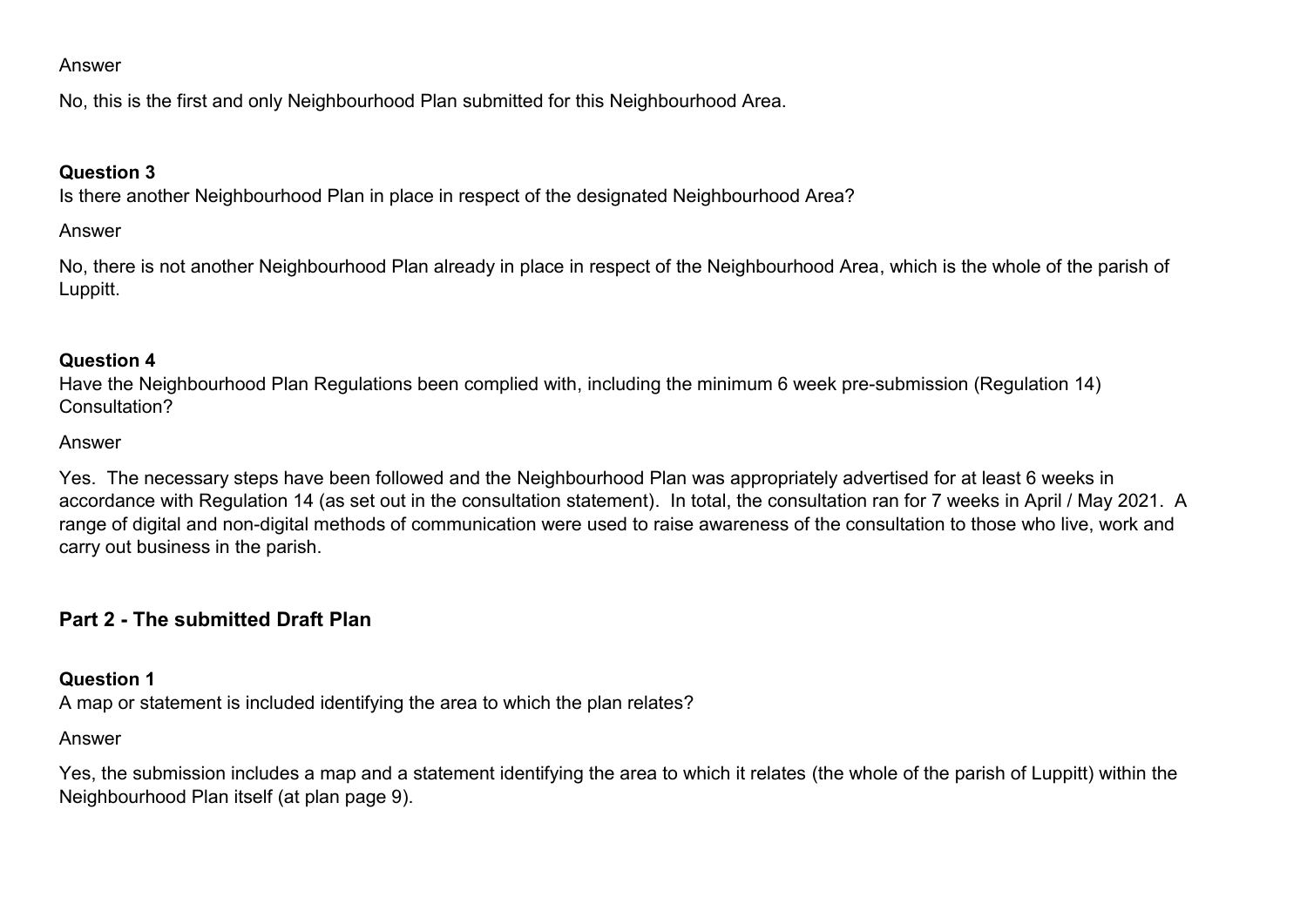# **Question 2**

The consultation statement is included and contains details of those consulted (how they were consulted, summarises the main issues and concerns raised and how these have been considered, and where relevant addressed in the proposed Neighbourhood Plan)?

#### Answer

Yes, the submission includes a detailed consultation statement which is considered to meet these requirements.

# **Question 3**

The submission includes the proposed Neighbourhood Plan?

### Answer

Yes, it includes the proposed Neighbourhood Plan (Submission Version, dated February 2022).

# **Question 4**

A statement is included explaining how the Neighbourhood Plan meets the 'basic conditions'? (These are the requirements as set out in paragraph 8(2) schedule 4B Town & Country Planning Act 1990).

### Answer

Yes. A Basic Conditions Statement accompanies the submission and is considered to be fit for purpose.

The Neighbourhood Plan does not contain any Neighbourhood Development Orders.

As such, officers understand a Neighbourhood Plan will be considered to have met the Basic Conditions if:

- having regard to national policies and advice contained in guidance issued by the Secretary of State, it is appropriate to make the neighbourhood development plan;
- the making of the neighbourhood development plan contributes to the achievement of sustainable development;